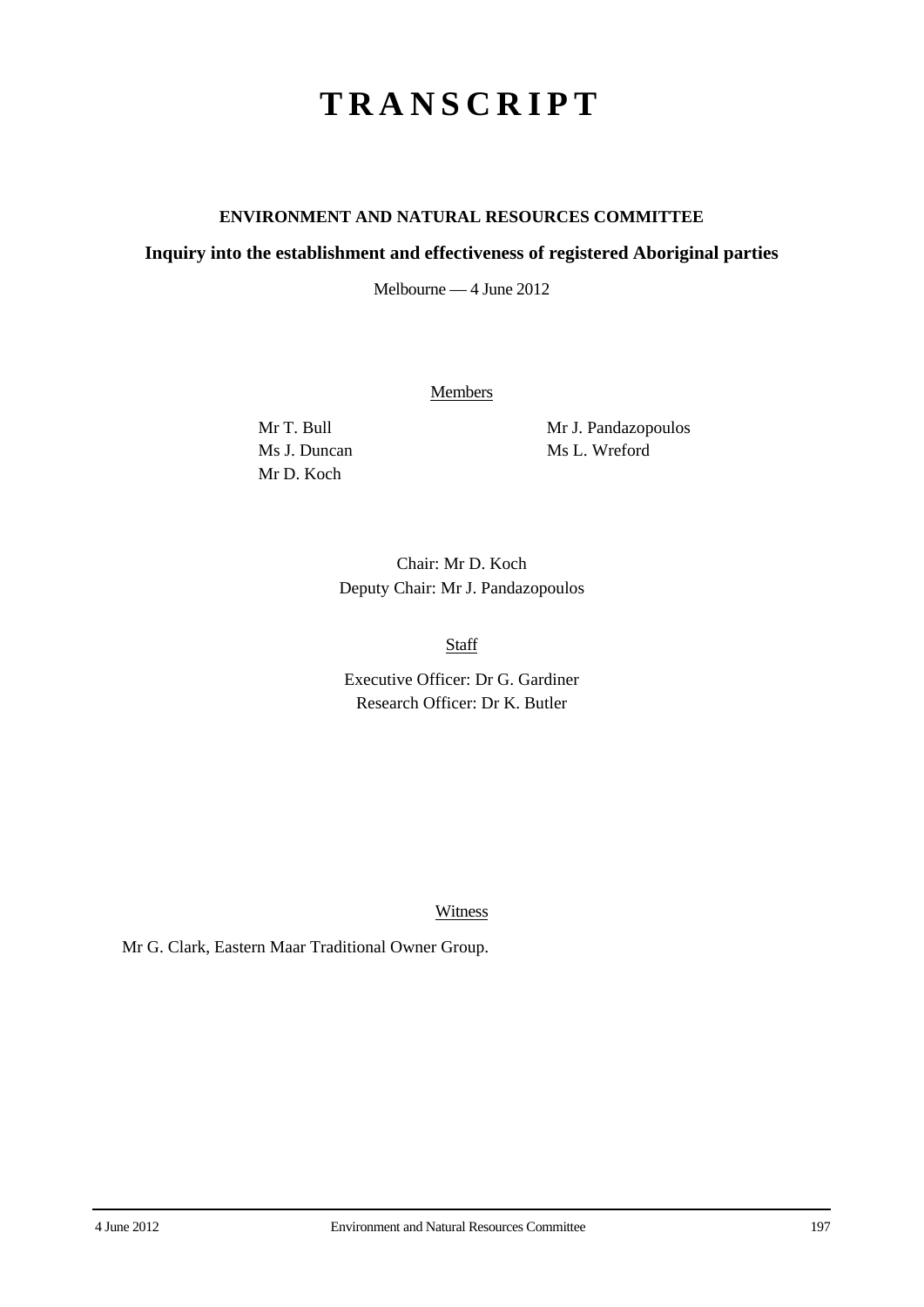**The CHAIR** — I would like now to welcome Geoff Clark from the Eastern Maar Traditional Owner Group and in doing so mention that all evidence taken at this hearing is protected by parliamentary privilege as provided by the Constitution Act 1975 and is further subject to the provisions of the Parliamentary Committees Act 2003. Any comments you make outside the hearing may not be afforded such privilege. I also mention that while public hearings are open to the public, only those witnesses who have been invited to speak are able to address the committee today. All evidence given today is being recorded, and as a witness you will be provided with a proof version of the transcript in the next couple of weeks.

I now ask Mr Clark to begin his presentation. We are a little bit behind, Geoff. That is not going to impinge on your time, but it will probably make it a little bit difficult to give you more than the half hour.

**Mr CLARK** — Thank you, Chairman. Firstly let me thank you for this opportunity to speak to you. It is the third attempt that I have tried to reach you. We have sorted out the paperwork, and hopefully I can make some points. My submission will be somewhat different. We do have an official submission from the South West Victorian Traditional Owner Group. What I was proposing to do is I have a number of documents and I would like to hand those up and get those recorded. Is that possible?

**The CHAIR** — Thank you very much.

**Mr CLARK** — That may save some time. I do not want to delve into the detail of them too much other than to point out some of the relevant points in each document. I note that the heritage council is here again, and I wonder why; at each occasion they are sitting here I feel it is a bit intimidatory — intimidation. I also believe, and in my opening remarks I will put it straight on the record, that I would seek a further broadening or a further inquiry into the running of Aboriginal affairs in this state, particularly Aboriginal Affairs Victoria. I think they leak like a sieve. I would say it is corrupt, and I am thankful for the privilege here that I can say these things. They are running a campaign, it is an obvious campaign, and I take this a little bit personally. I woke up this morning and saw myself on the front page of the *Australian* again; my bankruptcy has been extended five years — deliberately, all because I was a mate of John Howard, I assume. But I represented my country, I was elected — the only person to be elected nationally, on two occasions, by all Aboriginal groups in this country, and the rest is history.

I will say no more on that, other than I am being stymied, cut out of the debate, accused of all sorts of allegations, the latest ones being corruption et cetera, and I want to point it out to this committee. Hence I focus my issues on the personalities, and I do not want the committee to take this personally, but I have evidence here, I believe, of people sitting on that heritage council who are acting corruptly, with nepotism. I support wholeheartedly the submission of Mr Gary Murray, who pointed out that the section 142, the conflict of interest clause of the heritage act, is certainly not being adhered to.

My other major point is that under the heritage act section 152(2), which follows on from a native title outcome, it is automatic that a group such as Eastern Maar be afforded RAP status. I will point out to you, hopefully, that that has not been the case. Despite numerous submissions, it has been obstructed by a couple of people on that council, mainly a nephew, and I heard other submissions calling for one family member — 'Let's have it regionally structured'.

I want to end on a positive note, that I do have a draft submission here from the land justice group, which I have been elected on, only because it is unincorporated at this stage. But I will add that in the last two weeks I have been elected to a national committee and a statewide committee. So my credibility amongst Aboriginal people is still there, and hopefully with the committee. The fact is that that submission points out a draft way and may answer some of your questions. I do not have a lot of detail on it; I brought along the draft for your information.

That covers document A, which is the submission. In that document A from the South West Victorian Traditional Owners Group we talk about the actual destruction of sites. The fact is that with the old system and I was privileged to be one of the people who orchestrated the old system whereby the communities benefited, there was protection and the fact there was an inspector — I took out numerous orders across the state to prevent destruction of sites, and was successful under that act. Since the current act has come into place there has been mass destruction of Aboriginal sites. We do not get any privileged information as to what these RAPs are doing in relation to sites and their destruction. We do know that some of them are making massive amounts of money and some of them are profiteering by that. This, I think, adds to the situation whereby where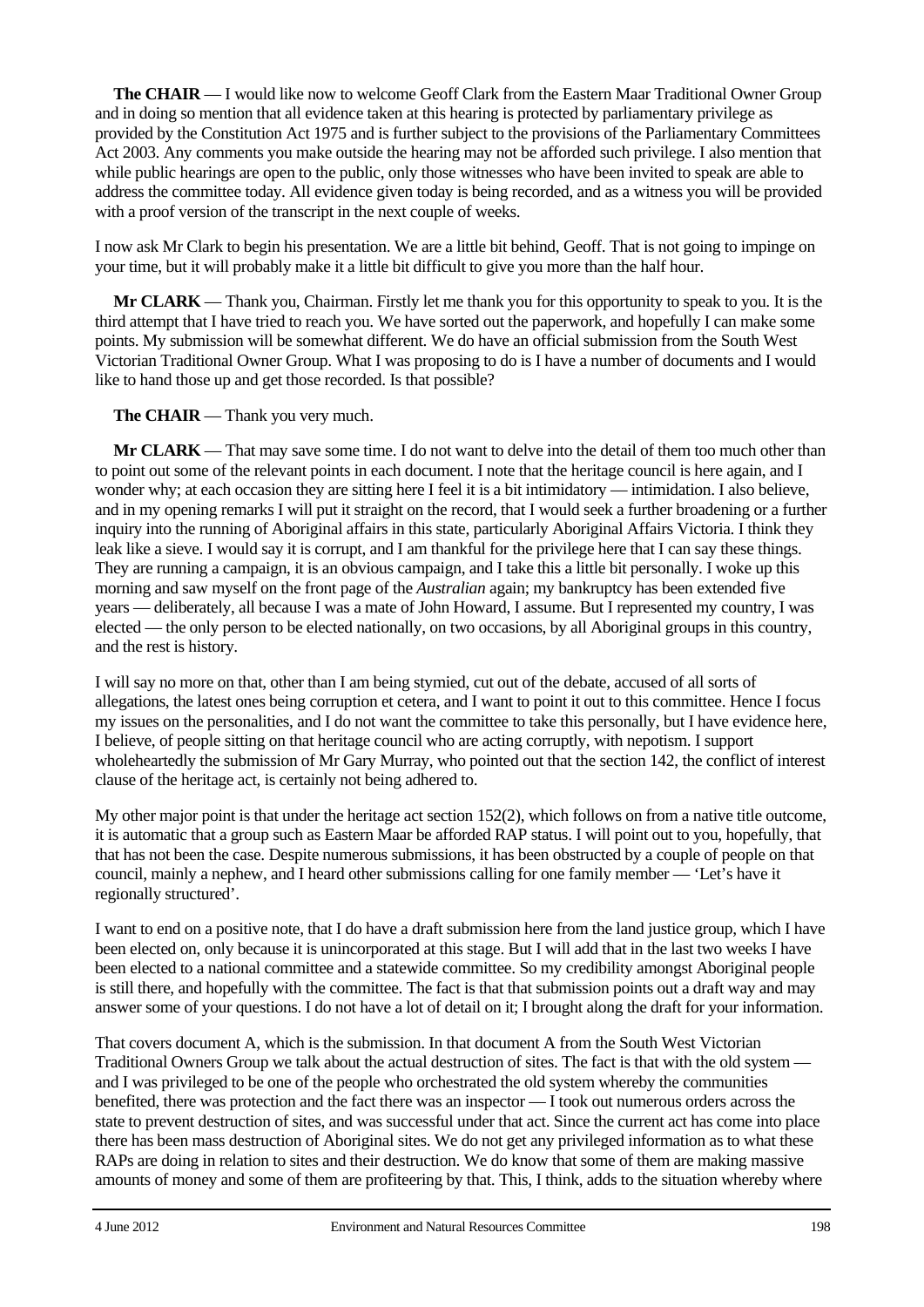there is an appointed process and not an elected process you are open to corruption. I think I made that point. I believe some of the issues are aided and abetted by senior staff in Aboriginal Affairs Victoria. My submission to you, which you must have on record, points to and alludes to that. I table that one as well.

The Eastern Maar application process started on 27 July 2011, when Justice North of the Federal Court made a determination under section 87 of the Native Title Act 1993 relating to part B of the Gunditjmara native title claim. We now share a particular piece of land. We have hence put in a submission, and it is contained in this time line to be appointed, this RAP, which should be an automatic process, but we have been obstructed by either individuals or the council in general. I do note and repeat that those eight RAPs that have been appointed seem to have a very strong link to the members sitting around the table. Maybe that is human nature — I do not know — but it is a fact. Gary Murray did raise that point, which I support.

One of the points that this time line points out, and one of the objections to it, which I find ludicrous and ridiculous and is backed up by evidence, is the objection to the Eastern Maar corporation having RAP status. I will read the offending note from the heritage council. The council noted that it had received correspondence from family clan members of the Eastern Maar traditional owner group signed by about 60 people who objected to Eastern Maar's application on the basis that these people had not been consulted about the structure and had not approved the constitution or voted for board membership positions and there is a lack of effective representation. That is ridiculous. I will table that point and keep that in mind.

I want to show you a brief network of people associated and how this nepotism and cronyism operates in Aboriginal Affairs. I will be making this available to you. First of all you have Tim Chatfield: Aboriginal Housing Victoria chairperson, the Premier's adviser and committee member, Victorian Aboriginal Heritage Council member, Budja Budja Aboriginal CEO member, Martang chairman, Framlingham Aboriginal Trust's committee of management and Gunditj Mirring traditional owner and member. Jim Berg, the uncle of Tim Chatfield: Framlingham Aboriginal Trust, Victorian Aboriginal Heritage Council and Koorie Heritage Trust a share of it. Brendan Edwards, cousin and acquaintance of Tim: Budja Budja Aboriginal Cooperative chairperson, act coordinator, Kuuyang Maar chairperson and Aboriginal Housing Victoria subcommittee member. I am pointing this out so you can understand the network and how this situation works. It is unscrutinised and supported by AAV. They have this type of information. Popeye Harrison, cousin and acquaintance of Tim: Kuuyang Maar, Budja Budja member and Aboriginal housing board subcommittee. Joey Chatfield: Kuuyang Maar Aboriginal Corporation contact person, Aboriginal housing board subcommittee, Gunditj Mirring member and Victoria Police liaison officer.

The second page goes on to point out how these people have had a history. Tim and Jim have sat on the heritage council since its inception, and consequently Martang, one of the first RAPs appointed in the state, is a private company with two directors and four members, being Tim Chatfield, his mother, Brenda, and two sisters, Leonie and Louise. In September 2007 the Victorian Aboriginal Heritage Council registered Martang as a RAP for part of the Martang's application area. This previous decision was made on the basis that council recognised Martang as an organisation representing the Djab Wurrung traditional owners. You may have to get your head around that, but I have got evidence to support it. That was able to demonstrate strong traditional links to the area. As part of the decision, council indicated that it expected Martang to review its corporate structure, because it is a proprietary limited, private company owned by Timmy, who sits on the board and is chair there at this council. It was established to provide board representation of Djab Wurrung interests.

In October 2007 Martang assured the council that it would address the matter as soon as possible. You have got to ask yourself why the original Martang-appointed area has not been revoked by the heritage council or by Aboriginal Affairs. The Kuuyang Maar corporation currently has a big RAP area over western Victoria. The Budja Budja cooperative, the Framlingham trust and the housing board: they are self-explanatory in some of these other documents, so I submit that one — B.

The Budja Budja website shows that Tim Chatfield is a member of the board of directors, his wife is the medical receptionist, and Brendan Edwards — they are all on that.

Letter D is the decision of the Victorian Aboriginal Heritage Council. This is them rejecting the Martang application for an increase in size — like, double their size over the Grampians. Given that Brambuk has an agreement with the state government in relation to the Grampians and has managed cultural heritage under a partnership with the state government for the last 21 years, this Martang, this private company, has attempted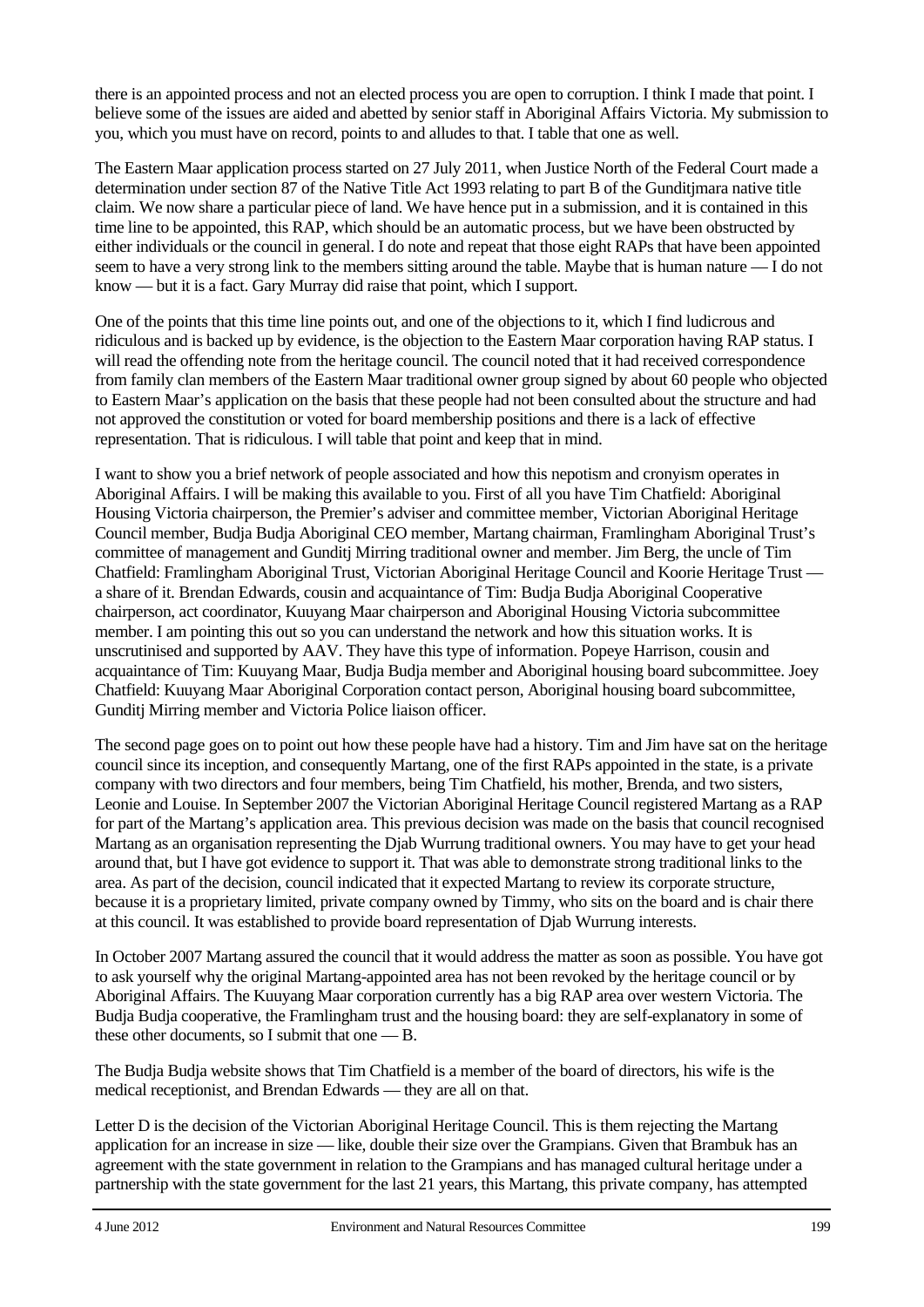to — —. To its credit, the council has rejected it. One of the reasons it has is that from October 2007, the council and Martang have engaged in regular correspondence about Martang changing its corporate structure. This was the inclusion of a broader range of people who have identified as Djab Wurrung. That has occurred; I have registered mail here, and a range of people want to and wish to, which is proven. That is in document A registered mail. There are 20-odd people wanting to become members — no response. Yet they use the same method or criticism of the Eastern Maar in not allocating a RAP status. So they have come up with all of these ridiculous arguments. I am trying to demonstrate that.

Getting back to the mention of a petition, here we have Jim Berg and Tim Chatfield instigating a petition while sitting on the council. I have marked them for your convenience. When you look through you will see that 50 per cent of the membership is Chatfield family. Here we are talking about equity, collectiveness and an appropriate process whereby all organisations share in the protection of cultural heritage and any benefits that may flow.

**The CHAIR** — Geoff, time is moving on; I just bring that to your attention.

**Mr CLARK** — I will quickly now just make some other points. There are the corporate details of the Kuuyang Maar corporation. There is another document here  $-F$  — which is where Mr Danny Kemp and Natasha Kemp have done a review of the Kuuyang Maar corporation, which last year pulled in \$500 000. On page 5 or 7 it points out:

There is no contract in place between the corporation and the consultants used by the corporation for the provision of services to the corporation. The examiner was unable to determine whether the services provided by the consultant to the corporation represented a good value for money arrangement.

Here we have the heritage council and AAV allowing this to go on: \$200 000 went to Joey Chatfield as a consultant with no contracts. That is why that document is important for your information.

Just ending that and pointing that out to you, I think that there is nepotism and cronyism. You have probably been asked in question time what is a better way to do it. I think you need to be able to scrutinise the membership and scrutinise their actions. There are processes. If I can find out this stuff on the web and through general knowledge of the Aboriginal community, why can't Aboriginal Affairs? It is a situation, I think, of mismanagement of an issue. It is obvious that while you can appoint people, you appoint people who appease the political views of the government of the day.

I would challenge and recommend that this parliamentary committee look at that situation and find out solutions to how we might overcome that. One way, on which I will support the other applications, is an elected process. That is a fair, democratic and just way of representing people with the proper and appropriate skills. These people are obviously not being scrutinised, and I hope I have presented some evidence there; there is plenty more if you want to look. That is just giving you one example of one area of an organisation which has handled cultural heritage for the last 30 years. The organisation where I live, the Framlingham Aboriginal Trust, has been there for 150 years; we are celebrating 151 years this year of continuous occupation and of looking after our cultural heritage and sites. Because of obstructions and issues that we have been confronted with, the interference of Aboriginal Affairs, they are obsolete — they need to go and there needs to be something else put in place. I will end it there if you are running out of time, Chairman.

**The CHAIR** — Thank you, Geoff, for your contribution. We would like to pose a couple of questions for your response.

**Ms WREFORD** — Thank you much, Geoff, for your passionate presentation today.

**Mr CLARK** — You get a bit passionate when you are sitting in the bush and being denied your right to protect and maintain your heritage.

**Ms WREFORD** — One of the things you brought up is that you believe people should be elected to the council. Who would do the electing?

**Mr CLARK** — Aboriginal people.

**Ms WREFORD** — The whole of Aboriginal people?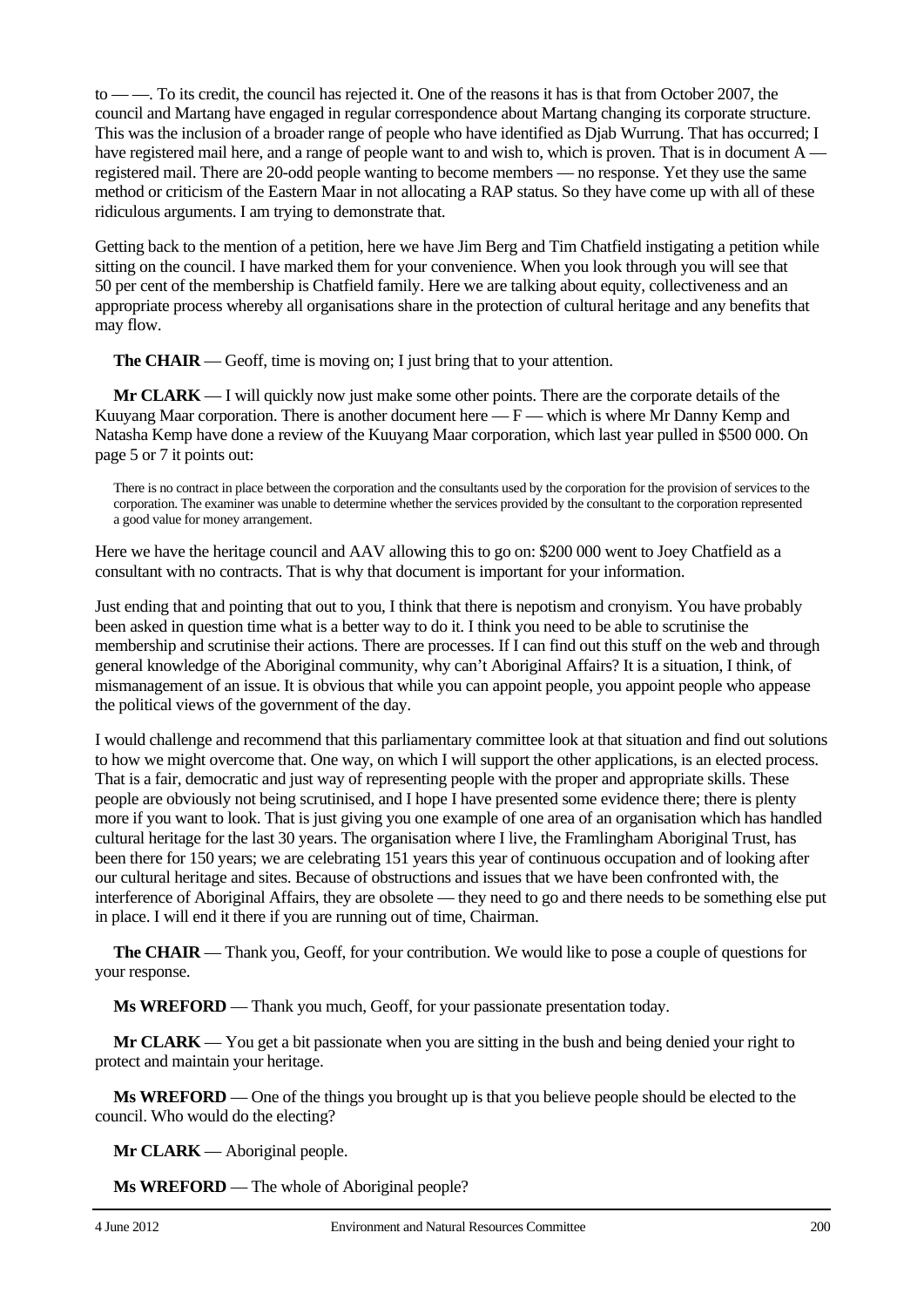**Mr CLARK** — Well, the traditional owners mainly. We are celebrating the 20th year since the Mabo decision, and once you go through the connection test it is pretty clear that you are the persons responsible for a particular area. You should then have a say, and you go to the UN Declaration on the Rights of Indigenous Peoples, which I spent 20 years developing, you look at the free and informed consent and you look at your rights to be able to elect your own organisations and societies. So I think a democratic process, whichever way you want to dress it up, should be the appropriate body.

**Ms WREFORD** — Just one further question. Do you think the native title process and the RAP system should be aligned? And should traditional ownership be the primary basis for the RAP appointment?

**Mr CLARK** — Yes, I think so. Yes to the two questions, I think, in short. The traditional owners obviously are the appropriate people. Even though I think there would be situations — and this might be contrary to what is being said — there are people who have lived on country, who are not necessarily the traditional owners but who can demonstrate a process where they can manage land. I think that may overcome some of the shortfalls in appointing RAPs. I think there is too much emphasis on who is the correct traditional owner. You have heard from Gary that there are multi-clanning situations. So there are lots of issues confronting Aboriginal people in trying to meet regulations in relation to proving tradition and customs.

**The CHAIR** — Geoff, we have heard there is much grievance across Victoria's indigenous community over the make-up of the heritage council and its selection process and also the process without appeal or clarification regarding the selection of RAPs. Is the current process too fractured, in your opinion, to be successfully repaired, both for our Aboriginal communities and the state? Or in your belief can the current process be put back on the rails and gain collective support and good working relationships for all? Recently the committee was dismayed to hear from AAV that there were always going to be winners and losers out of the RAP process. I do not think that is in the best interests of or it was ever intended in putting this process together, and I would appreciate your thoughts on that.

**Mr CLARK** — The fact is that they need to have scrutiny. I think one of the major flaws of the heritage council is that it is too aligned to the bureaucrats in AAV and the old heritage officers. I think it needs to be taken outside of AAV. It needs to be an independent body. I found that this was an issue with ATSIC, the fact that the bureaucrats were aligned to government. In effect Aboriginal Affairs Victoria is in public service of the state, and I think that contradicts the value system in Aboriginal Affairs whereby the heritage and the strength of that heritage may hold up a development et cetera. That is the choice of the Aboriginal people provided there is scrutiny and reliability et cetera, and I think that is being clouded by the interference of AAV. If you went to which I proposed in a draft structure from the land justice group — a heritage body fully elected, without interference, I am sure they could develop devices that would much improve. There would be better scrutiny as well as of the individuals, I think. The minister needs to take charge of this. I think the minister is still finding her feet in relation to this and probably needs some assistance, probably from more senior people such as in the land justice group.

**Ms DUNCAN** — Thanks, Geoff, for your submission. Can I just clarify: putting aside the individuals on the council, are you saying about the decisions the council has made that it has appointed the wrong people or it is just not appointing or it is taking too long to appoint?

**Mr CLARK** — Probably all three in some ways. The fact is that they are not scrutinising the fact that brothers — and that is why — —

**Ms DUNCAN** — They are not scrutinising the RAP applicants?

**Mr CLARK** — They are not scrutinising how the decisions are being made. They are not investigating the nepotism, if you like.

**Ms DUNCAN** — Within the RAP applicants?

**Mr CLARK** — Yes, within the RAP application processes. It is only very select. They are using very select information and procedure or regulation to — well, they are making political appointments. They should not be political appointments. I think that is one of the problems with the old process, that there are political appointments of individuals to the council who then make political appointments that are in their self-interest which is probably human nature — and that is leading to, I think, this dysfunctionality. If you have an elected